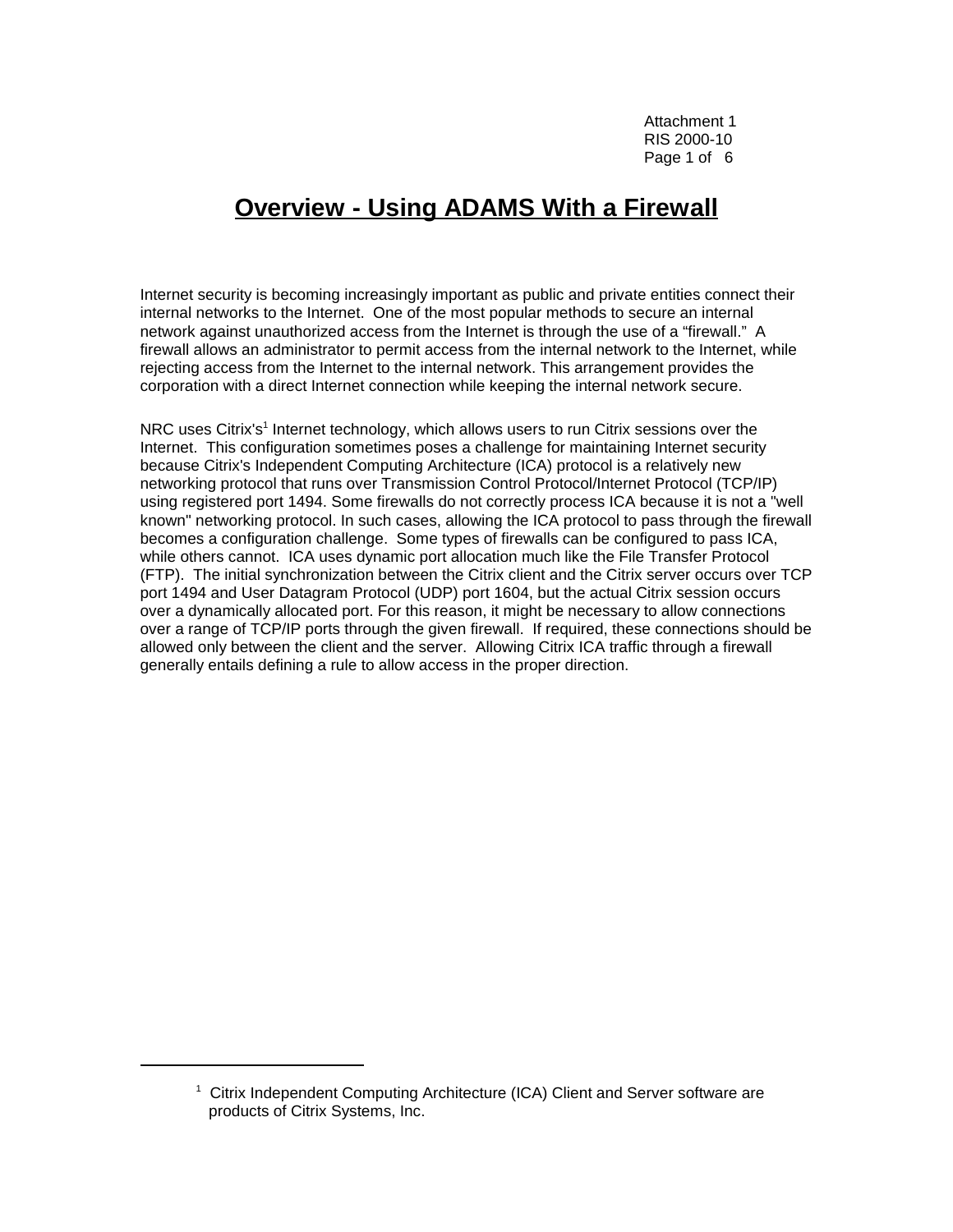Attachment 1 RIS 2000-10 Page 2 of 6

## **Firewall Architecture**

Most firewalls use one of four architectures, namely:

- Packet Filter Gateway
- Circuit Level Gateway
- **•** Application Proxy
- Stateful Inspection

These four firewall architectures pose different configuration challenges for passing the ICA protocol. Some firewalls have built-in abilities to allow new protocols such as ICA to be passed, while others require the application of a specific workaround.

## **Packet Filter Gateway**

Packet filter gateways are the easiest to configure for ICA but provide the least security. A packet filter analyzes each IP packet at the network layer and determines whether to pass or block it according to a set of rules. A packet filtering gateway is more of an intelligent router than a firewall. If the packet filter has a rule specified in its rule base that allows communication between two specific addresses, packets are allowed to travel through the firewall to the specified address. If no rule is available for a given address, the packet is rejected and is not allowed to pass through the firewall.

To configure a packet filtering gateway to pass the ICA protocol, insert a rule in the packet filter's rule base that allows communications to the Citrix server over port 1494. Depending on the vendor and the model of the packet filtering gateway, this step could involve defining a rule that allows traffic over port 1494 to and from certain machines or groups of machines inside and outside of the network.

## **Circuit Level Gateway**

Circuit level gateways operate at the session level used by TCP/IP and UDP. A circuit is a logical connection that is maintained for a period of time, then torn down or disconnected. The firewall verifies the circuit when it is first created. Once the circuit is verified, subsequent data transferred over the circuit is not checked. Circuit level gateways can limit which connections can be made through the gateway and can be configured for the ICA protocol. They provide a moderate level of security.

Configuring circuit level gateways to pass the ICA protocol involves allowing circuits to be made through the gateway on port 1494. Once the circuit is allowed, connections to Citrix servers are verified through a circuit that allows Citrix sessions through the gateway.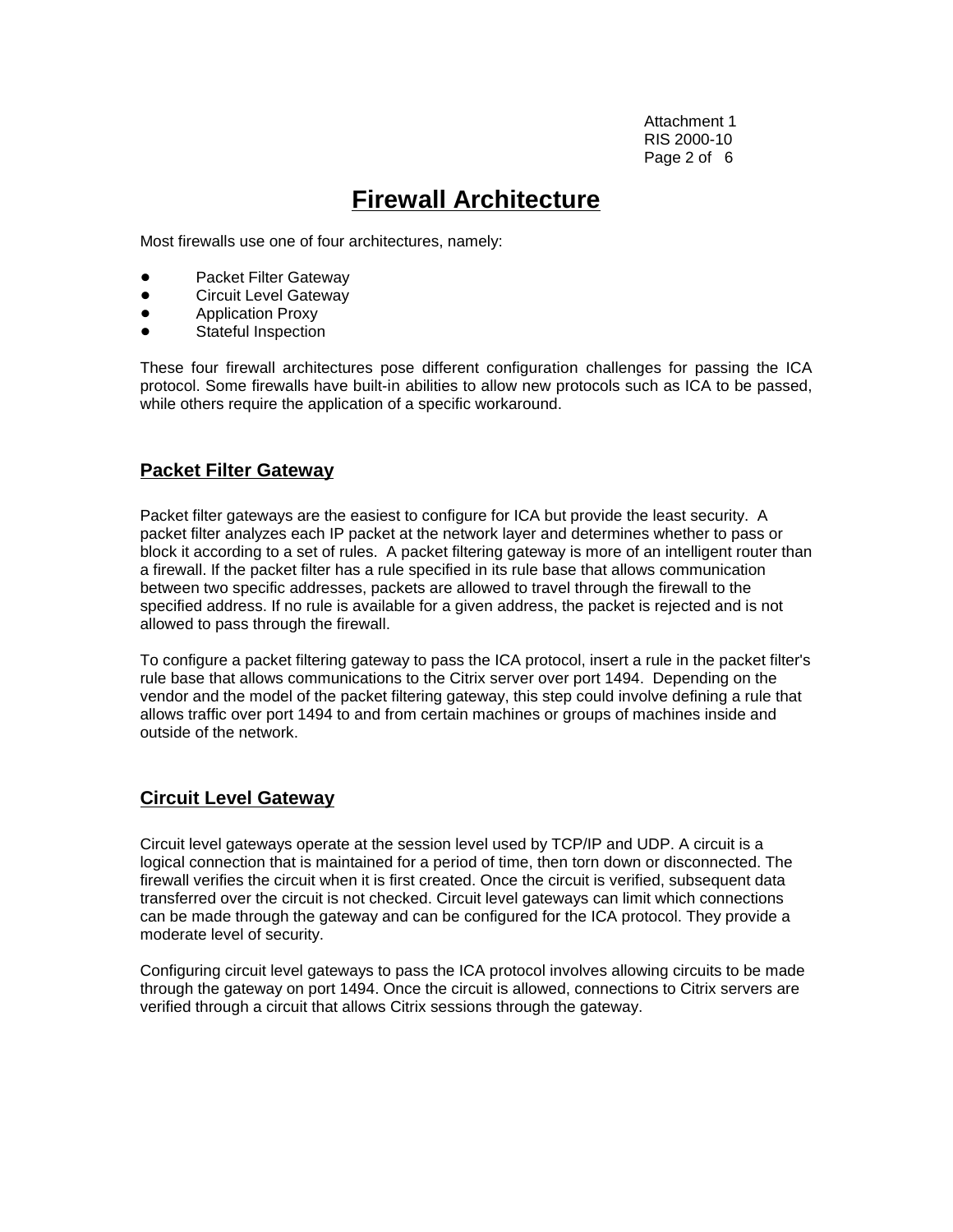Attachment 1 RIS 2000-10 Page 3 of 6

## **Application Proxy**

Application proxies are probably the most secure firewalls, but a special proxy must be written for each given protocol. Proxy servers provide in-depth knowledge of IP protocols and allow application level analysis. They examine each packet of information as it passes through the gateway. Proxy servers are not designed to allow for new types of protocols. To pass a new protocol through a proxy server, a workaround must be developed.

The most common workaround for proxy servers involves the use of a service called SOCKS. This service is loaded on the proxy server and allows new protocols to be passed through the proxy server without writing a full application proxy for the new protocol. Although this is a workable solution, not all proxy servers support the SOCKS services. Some vendors are currently working on transparent interfaces much like SOCKS that could allow proxy servers to pass new protocols, such as ICA. At the present time, however, no proxies or SOCKScompatible services are available for ICA.

Configuring a proxy server to pass the ICA protocol requires allowing communications to pass through port 1494 to the Citrix server. It should be noted that this configuration may not be supported by all proxy servers. Because opening a port on the firewall can pose a security risk, it is recommended that communication only be allowed to initiate from inside the local network. Allowing access from the Internet over port 1494 could pose a serious security risk. Therefore, it is suggested that only Citrix clients from the local network be allowed to connect to Citrix servers on the Internet.

## **Stateful Inspection**

Stateful Inspection (SI) is a new firewall technology that lends itself to the configuration of new protocols. Stateful inspection expands on packet filtering by adding state information derived from past communications and other applications. Some of the newer SI firewalls allow new protocol definitions to be added to the firewall with minimal work. Much like a packet filtering gateway, SI firewalls can be easily configured to allow new protocols to be passed through the firewall over defined ports. In addition to this ease of configuration, the SI firewalls can provide added security to these new protocols by performing packet inspection as the packets move through the firewall. Some SI firewalls, for example Checkpoint Firewall-1, have a scripting language that allows custom scripts to be written for packet inspection. This scripting adds an extra layer of security above packet filtering while keeping ease of configuration. SI firewalls have the ability to inspect all levels of the TCP/IP packets, allowing inspection scripts to be as simple or as complex as required.

Configuring SI firewalls to pass the ICA protocol requires defining the ICA protocol as a network service. The ICA protocol should be defined on port 1494 with a dynamic source port allocation; that is, above port 1023. Rules can then be added to the rule base to allow users to access Citrix servers. It should be noted that allowing inbound connections from the Internet could pose a security problem. Most SI firewalls do perform some level of packet inspection even without a custom inspection script. This inspection provides an extra level of security above packet filtering; however, it is an issue that should be researched depending on the model of firewall used. Although many firewalls can be configured to pass the ICA protocol, NRC recommends taking measures to ensure a secure environment.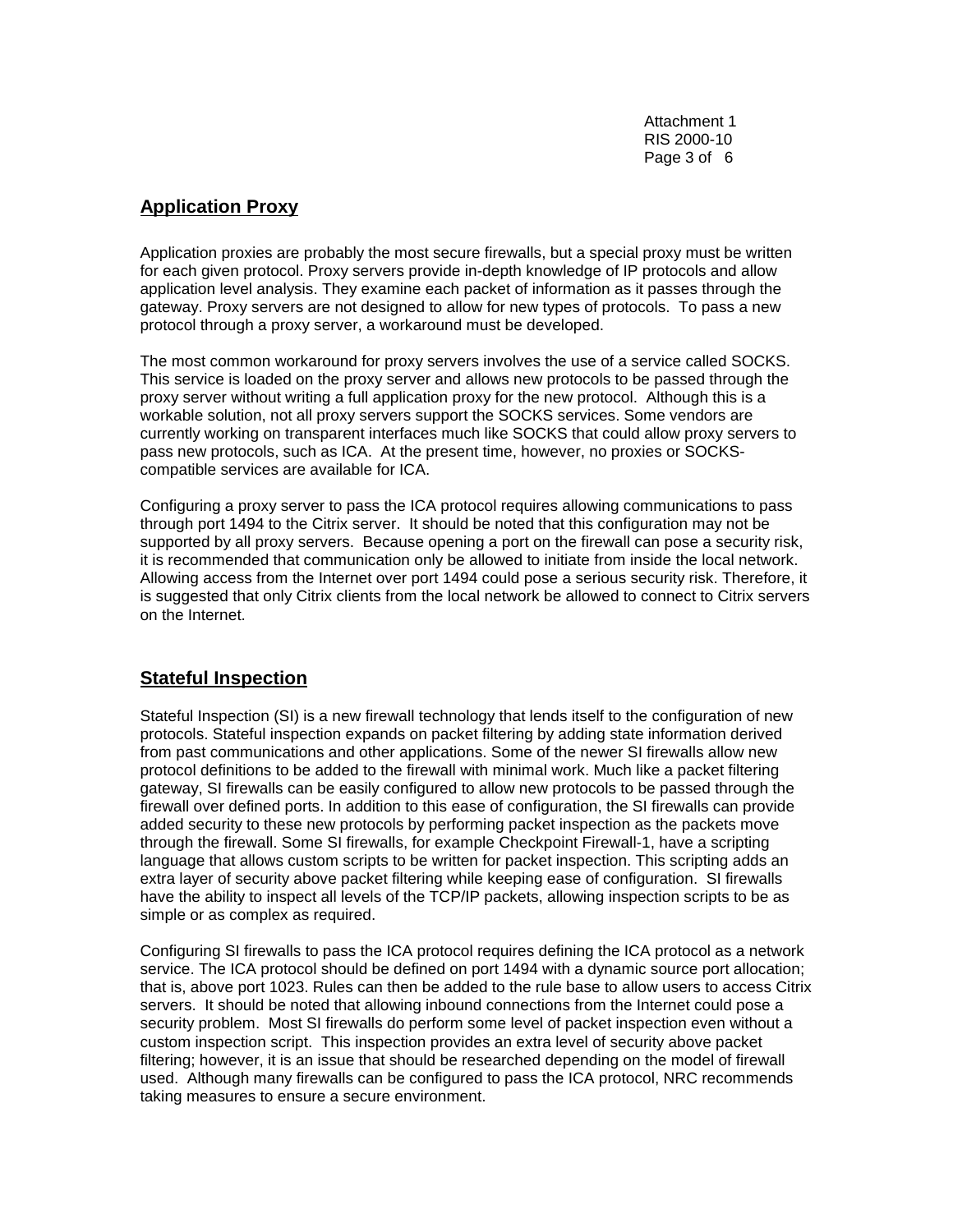# **The Citrix Three-Step Connection Process**



## **Overview**

A user starts a Citrix session from the client workstation. The Citrix client software contacts the Citrix server using TCP port 1494 and UDP port 1604.

## **Details**

For local users to access Citrix servers on the Internet, ICA packets must be passed through the firewall in an outbound direction to the Internet. Depending on the type of firewall being used, this option could involve opening up TCP port 1494 and UDP port 1604 on the firewall to allow outbound access to the Internet. Because the local users are considered to be inside the trusted domain, a minimal security risk is involved.

In this configuration, a Citrix client behind the firewall can initiate a Citrix session to a Citrix server anywhere on the Internet. Because TCP port 1494 is only open to outbound access from the local network, there is little security risk involved in this setup.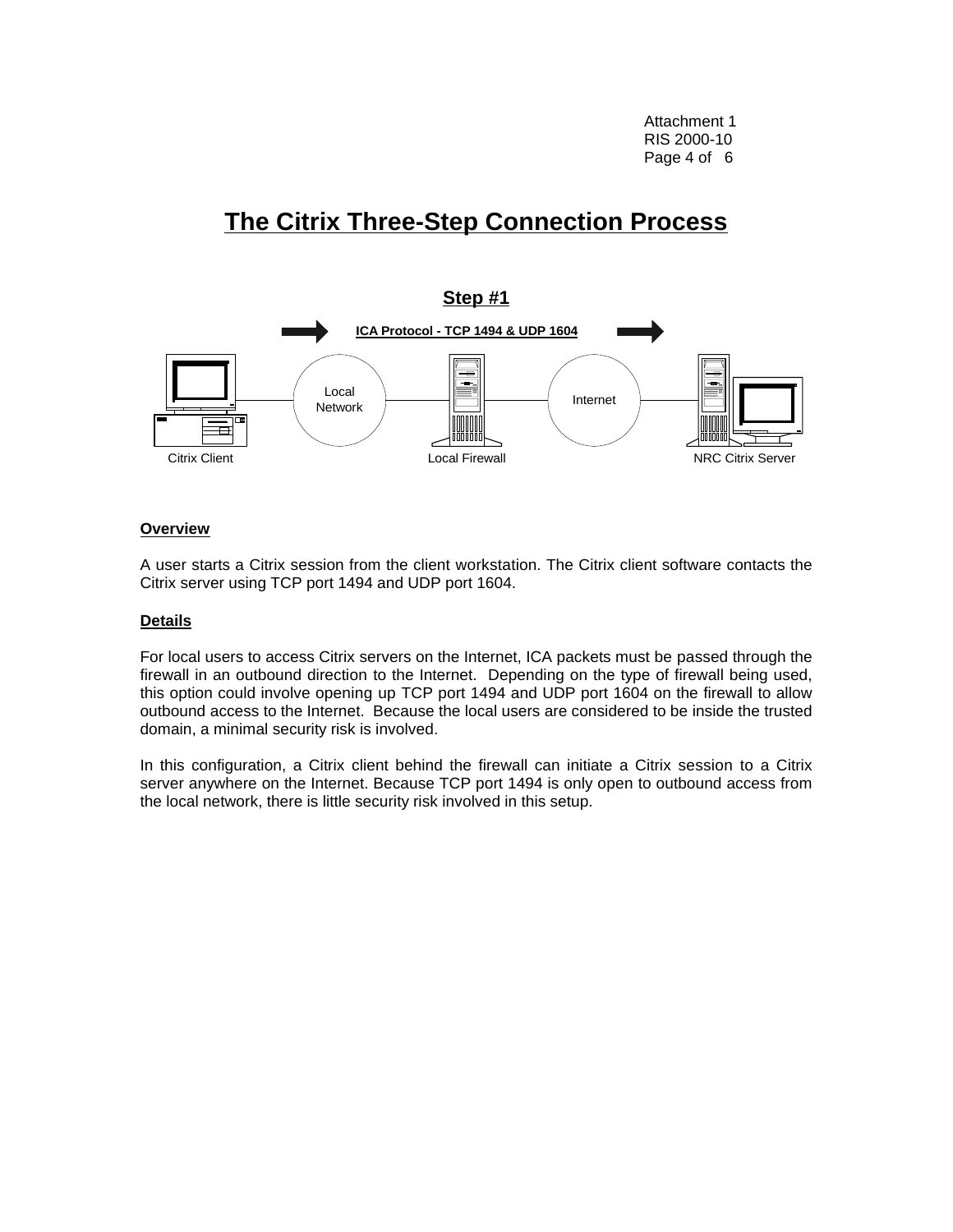Attachment 1 RIS 2000-10 Page 5 of 6

## **Step #2**



## **Overview**

The Citrix server sends a message back to the Citrix client over TCP port 1494 saying "connect using port X" where X is a port number above 1023.

## **Details**

For Internet users to access a Citrix server behind the corporate firewall, Citrix ICA packets must be passed in an inbound direction through the firewall. In this situation, port 1494 should be opened for inbound communication from the Internet.

**Caution**: If connections are allowed to all machines behind the firewall, a hole is opened that exposes the entire internal network to the Internet. Therefore, for security reasons, inbound communications from the Internet should be allowed to connect only to the Citrix server(s). The IP address of the NRC Citrix server is 148.184.174.242.